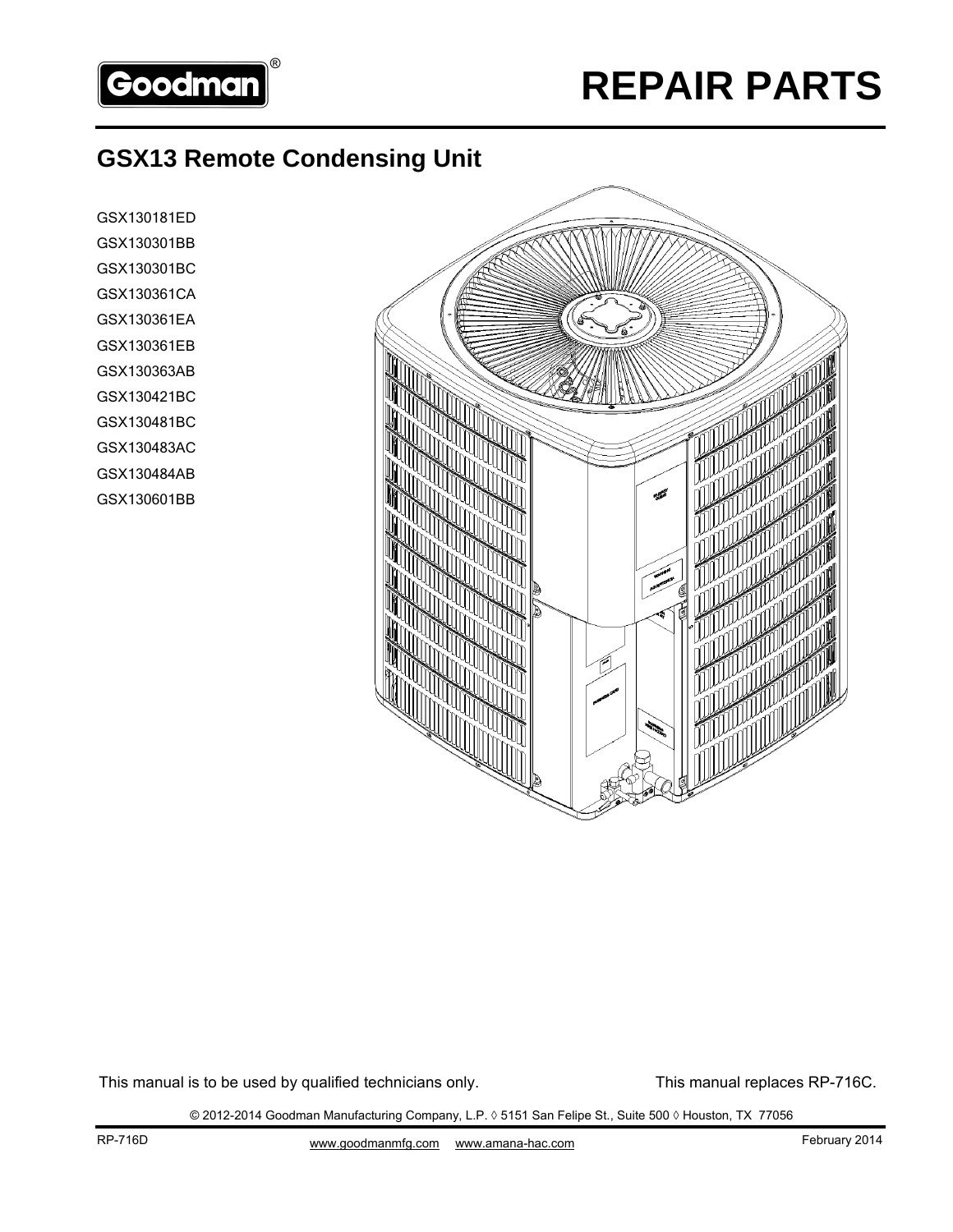## **Index**

| <b>Functional Parts List</b> |       |
|------------------------------|-------|
| Illustration and Parts       | 4 - 9 |

*Views shown are for parts illustrations only, not servicing procedures*

#### **Text Codes:**

AR - As Required NA - Not Available NS - Not Shown 00000000 - See Note QTY - Quantity Example (QTY 3) (If Quantity not shown, Quantity = 1) M - Model Example (M1) (If M Code not shown, then part is used on all Models)

#### **Expanded Model Nomenclature:**

 Example M1 - Model#1 M2 - Model#2 M3 - Model#3

Goodman Manufacturing Company, L.P. is not responsible for personal injury or property damage resulting from improper service. Review all service information before beginning repairs.

Warranty service must be performed by an authorized technician, using authorized factory parts. If service is required after the warranty expires, Goodman Manufacturing Company, L.P. also recommends contacting an authorized technician and using authorized factory parts.

Goodman Manufacturing Company, L.P. reserves the right to discontinue, or change at any time, specifications or designs without notice or without incurring obligations.

For assistance within the U.S.A. contact: Consumer Affairs Department Goodman Manufacturing Company, L.P. 7401 Security Way Houston, Texas 77040 877-254-4729-Telephone 713-863-2382-Facsimile

International Division International Division<br>Goodman Manufacturing Company, L.P. 7401 Security Way Houston, Texas 77040 713-861-2500-Telephone 713-863-2382-Facsimile For assistance outside the U.S.A. contact: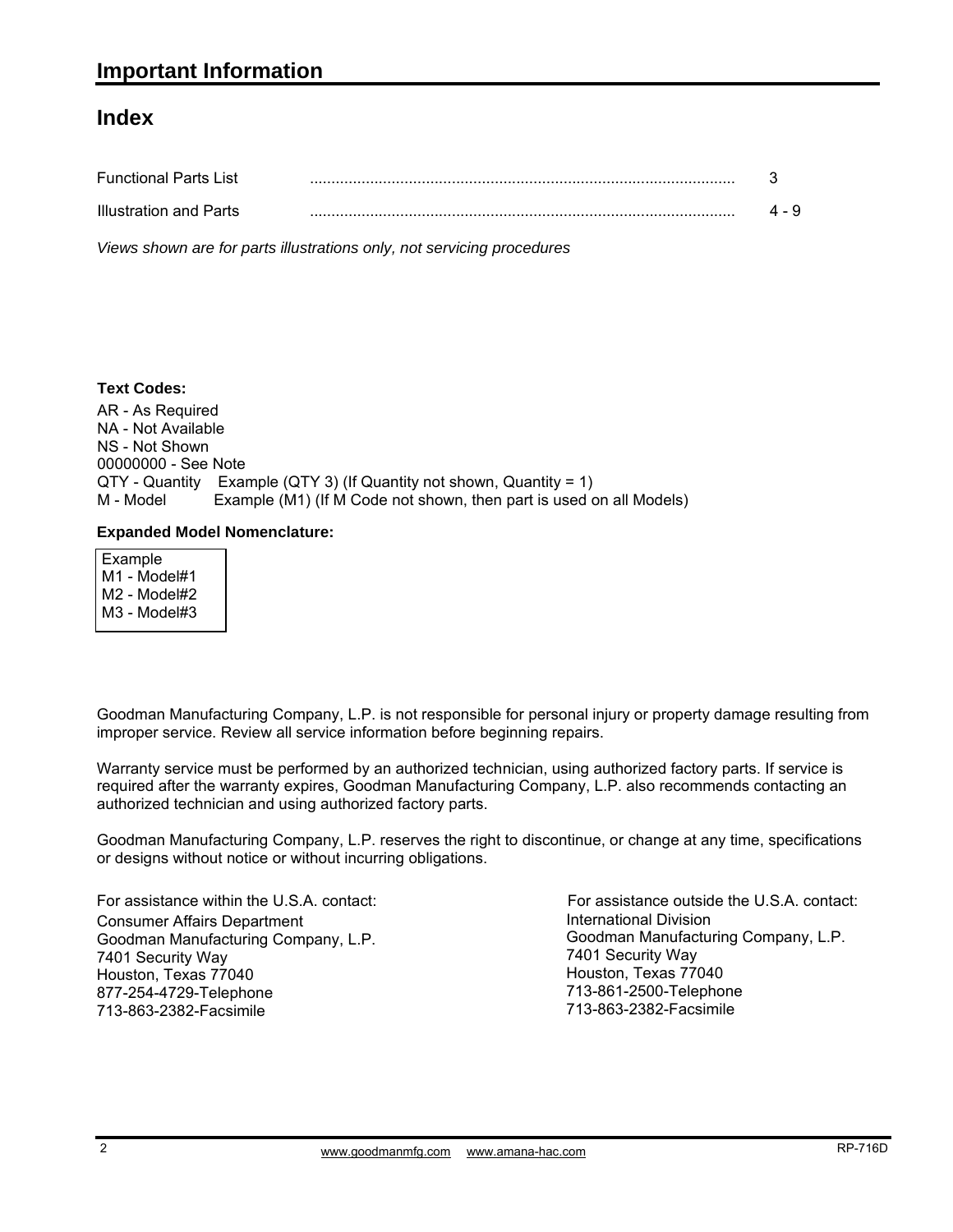## **Functional Parts**

| Part<br>No:     |                                                             |                                      |
|-----------------|-------------------------------------------------------------|--------------------------------------|
|                 | <b>Description:</b>                                         | <b>Expanded Model Nomenclature</b>   |
| B12825171       | 3/8 BASE VALVE (OPEN)                                       |                                      |
|                 | CAP050000370VAP CAP, 5 MFD/370V/OVAL (M7, M10, M11)         | M1 - GSX130181ED                     |
| CAP050400440CT  | CAP, 5/40 MFD/440V/DUAL RD (M2, M3)                         | M2 - GSX130301BB                     |
| CAP050450440CT  | CAP, 5/45 MFD/440V/DUAL RD (M4, M5, M6,<br>M8, M9)          | M3 - GSX130301BC<br>M4 - GSX130361CA |
| CAP050700440RTP | CAP, 5/70 MFD/440V/DUAL RD (M12)                            |                                      |
| CAP050350440RS  | CAPACITOR 5/35/440V (M1)                                    | M5 - GSX130361EA                     |
| ZP39K5ETFD130   | COMP, 39000, 460/60/3 (M11)                                 | M6 - GSX130361EB                     |
| ZP34K5EPFV130   | COMP, 34500, 208/230/60/1 (M8)                              | M7 - GSX130363AB                     |
| ZP49K5EPFV130   | COMP, 49400, 208/230/60/1 (M12)                             | M8 - GSX130421BC                     |
| ZP16K5EPFV130   | COMPRESSOR 15500, 208/230/60/1 (M1)                         | M9 - GSX130481BC                     |
| ZP24K5EPFV130   | COMPRESSOR 24000, 208/230/60/1 (M2, M3)                     | M10 - GSX130483AC                    |
| ZP29K5EPFV130   | COMPRESSOR 29000, 208/230/60/1 (M4, M5,<br>M6)              | M11 - GSX130484AB                    |
| ZP31K5ETF5130   | COMPRESSOR 31200, 200/230/60/3 (M7)                         | M12 - GSX130601BB                    |
| ZP39K5ETF5130   | COMPRESSOR 39000, 200/230/60/3 (M10)                        |                                      |
| ZP39K5EPFV130   | COMPRESSOR 39000, 208/230/60/1 (M9)                         |                                      |
| 0131M00018P     | COND MOTOR 1/4 HP, 1 SP, 6 PL (M5, M6,<br>M8, M9, M10, M12) |                                      |
| 0131M00022      | COND MOTOR 1/4 HP, 8 PL, 460V (M11)                         |                                      |
| 0131M00016P     | COND MOTOR 1/6 HP, 1 SP, 8 PL (M4, M7)                      |                                      |
| 0131M00276      | COND MOTOR, 1/8 HP, ISP, 6PL (M1)                           |                                      |
| 0131M00294      | COND MOTOR, 1/8HP, ISP, 6PL (M2, M3)                        |                                      |
| CONT1P025024V   | CONTACTOR 25 AMP, 1P, 24V (M1, M2, M3,<br>M4, M5, M6, M8)   |                                      |
| CONT3P025024V   | CONTACTOR 25 AMP, 3P, 24V (M7, M10,<br>M11)                 |                                      |
| CONT1P030024V   | CONTACTOR 30 AMP, 1P, 24V (M9, M12)                         |                                      |
| 0150M00041      | FAN BLADE (M5, M6)                                          |                                      |
| 0150M00018      | FAN BLADE 20" (M2, M3)                                      |                                      |
| B1086750        | FAN BLADE 22", 3 BLADE, 24° (M8, M9, M10,<br>M12)           |                                      |
| B1086764        | FAN BLADE TYPE 2 (M4, M7)                                   |                                      |
| B1086765        | FAN BLADE TYPE 3 (M11)                                      |                                      |
| 0150M00030      | FAN BLADE, 18" (M1)                                         |                                      |

#### **SPECIAL PARTS**

0161R00009P NAMEPLATE

M11, M12)

0151R00032 VALVE, BASE 3/4" OPEN LEFT (M1, M2, M3, M4, M5, M6, M7) 0151R00033 VALVE, BASE 7/8" OPEN LEFT (M8, M9, M10,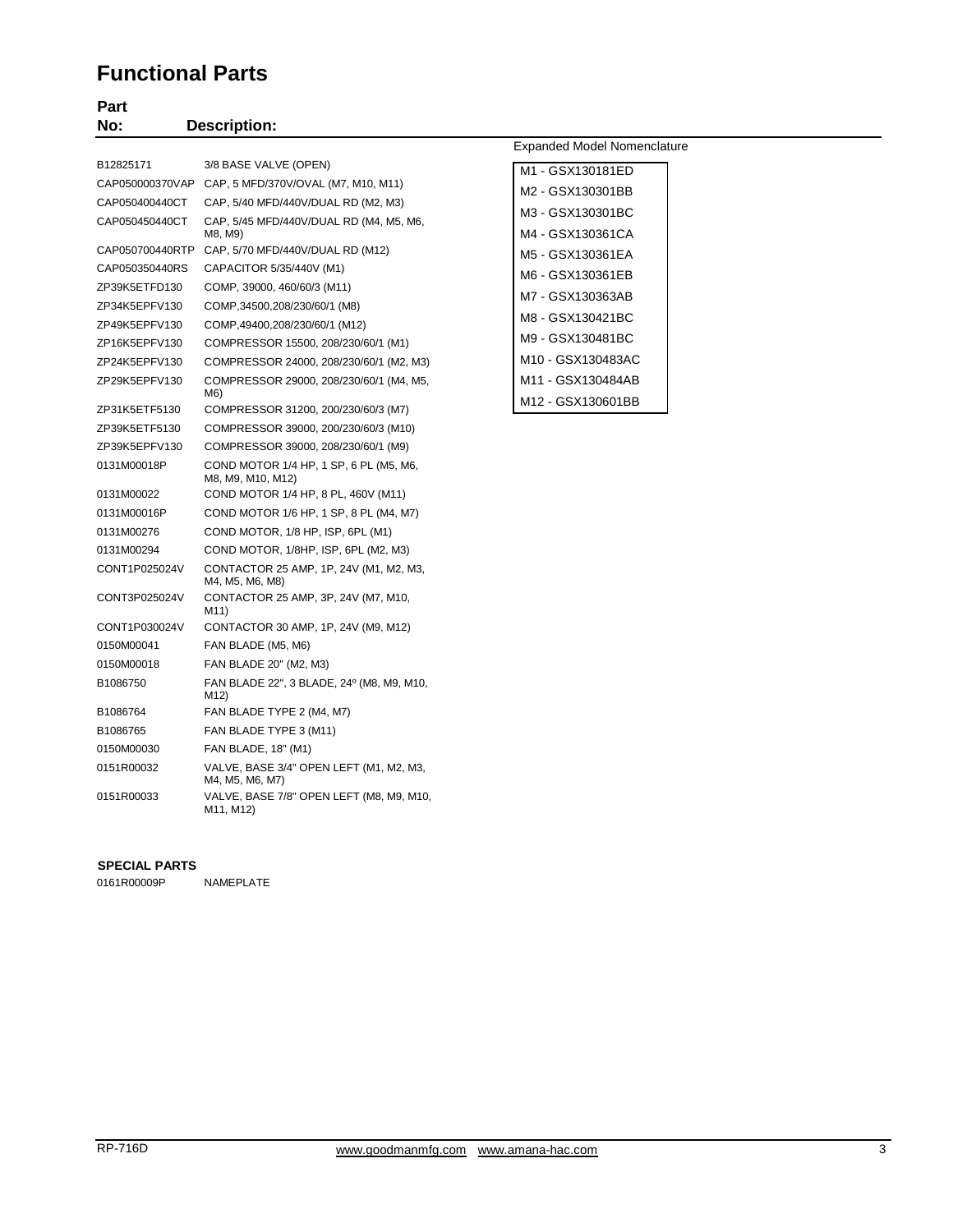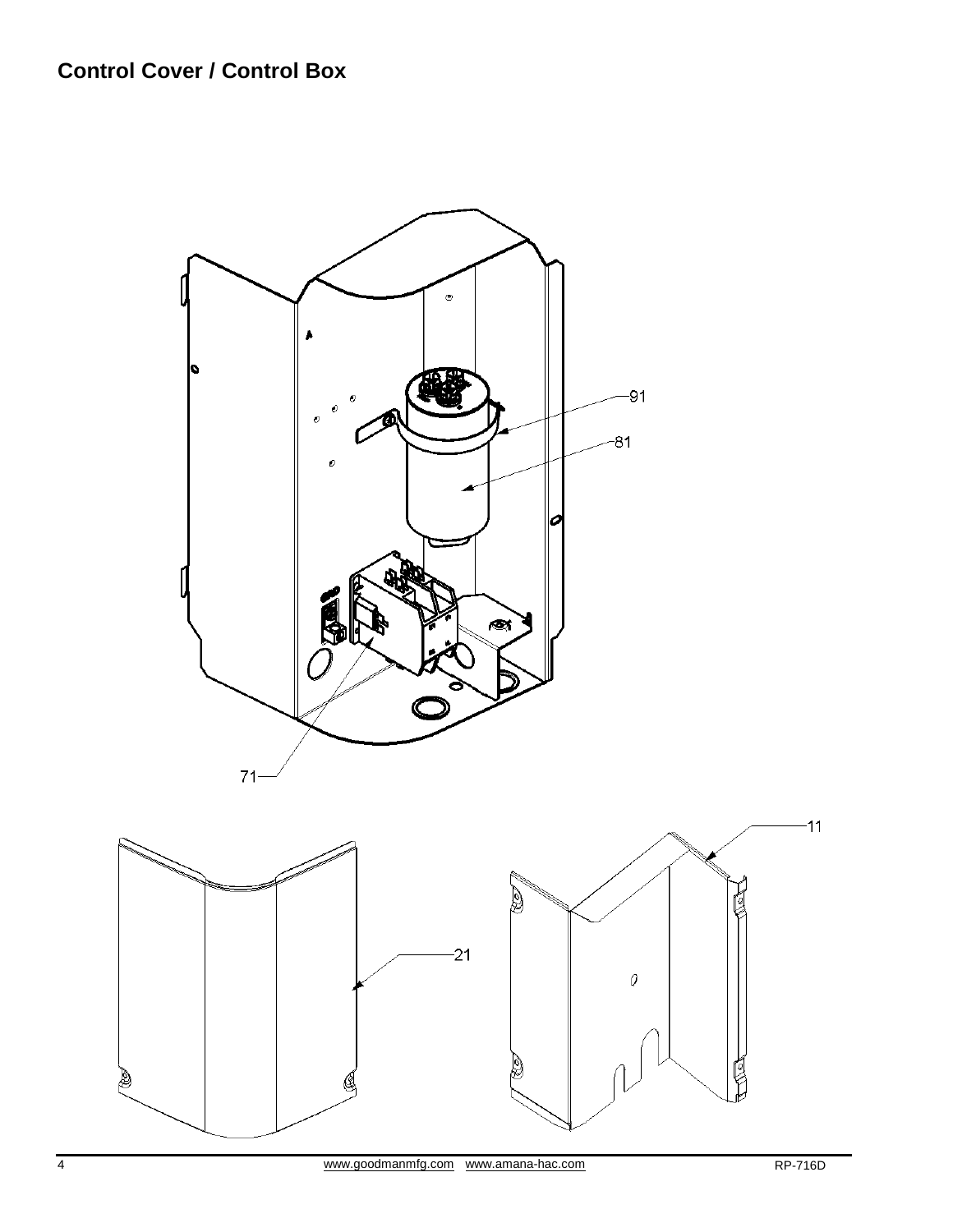## **Control Cover / Control Box**

|             | <b>Ref. Part</b>            |                                                                  | <b>Ref. Part</b> |              |  |
|-------------|-----------------------------|------------------------------------------------------------------|------------------|--------------|--|
|             | No: No:                     | <b>Description:</b>                                              | No: No:          | Description: |  |
| $Image 1$ : |                             |                                                                  |                  |              |  |
| 11          | 0121R00265PDG               | PANEL, LOWER ACCESS PNT (M1)                                     |                  |              |  |
| 11          | 0121R00316PDG               | PANEL, LOWER ACCESS PNT (M12)                                    |                  |              |  |
| 11          | 0121R00319PDG               | PANEL, LOWER ACCESS PNT (M8, M9, M10, M11)                       |                  |              |  |
| 11          | 0121R00325PDG               | PANEL, LOWER ACCESS PNT (M4, M7)                                 |                  |              |  |
| 11          | 0121R00326PDG               | PANEL, LOWER ACCESS PNT (M2, M3, M5, M6)                         |                  |              |  |
| 21          | 0121R00053PDG               | CONTROL COVER (M2, M3, M4, M5, M6, M7, M8,<br>M9, M10, M11, M12) |                  |              |  |
| 21          | 0121R00268PDG               | CONTROL COVER (M1)                                               |                  |              |  |
| 71          | CONT1P025024V               | CONTACTOR 25 AMP, 1P, 24V (M1, M2, M3, M4,<br>M5, M6, M8)        |                  |              |  |
| 71          | CONT3P025024V               | CONTACTOR 25 AMP, 3P, 24V (M7, M10, M11)                         |                  |              |  |
| 71          | CONT1P030024V               | CONTACTOR 30 AMP, 1P, 24V (M9, M12)                              |                  |              |  |
| 81          |                             | CAP050000370VAP CAP, 5 MFD/370V/OVAL (M7, M10, M11)              |                  |              |  |
| 81          | CAP050400440CT              | CAP, 5/40 MFD/440V/DUAL RD (M2, M3)                              |                  |              |  |
| 81          | CAP050450440CT              | CAP, 5/45 MFD/440V/DUAL RD (M4, M5, M6, M8,<br>M9)               |                  |              |  |
| 81          |                             | CAP050700440RTP CAP, 5/70 MFD/440V/DUAL RD (M12)                 |                  |              |  |
| 81          | CAP050350440RS              | CAPACITOR 5/35/440V (M1)                                         |                  |              |  |
| 91          | 4400065                     | <b>CAPACITOR STRAP</b>                                           |                  |              |  |
| <b>NS</b>   | 0161R00009P                 | NAMEPLATE                                                        |                  |              |  |
|             | Expanded Medal Nemanalature |                                                                  |                  |              |  |

### Expanded Model Nomenclature

| M1 - GSX130181FD  |
|-------------------|
| M2 - GSX130301BB  |
| M3 - GSX130301BC  |
| M4 - GSX130361CA  |
| M5 - GSX130361FA  |
| M6 - GSX130361FB  |
| M7 - GSX130363AB  |
| M8 - GSX130421BC  |
| M9 - GSX130481BC  |
| M10 - GSX130483AC |
| M11 - GSX130484AB |
| M12 - GSX130601BB |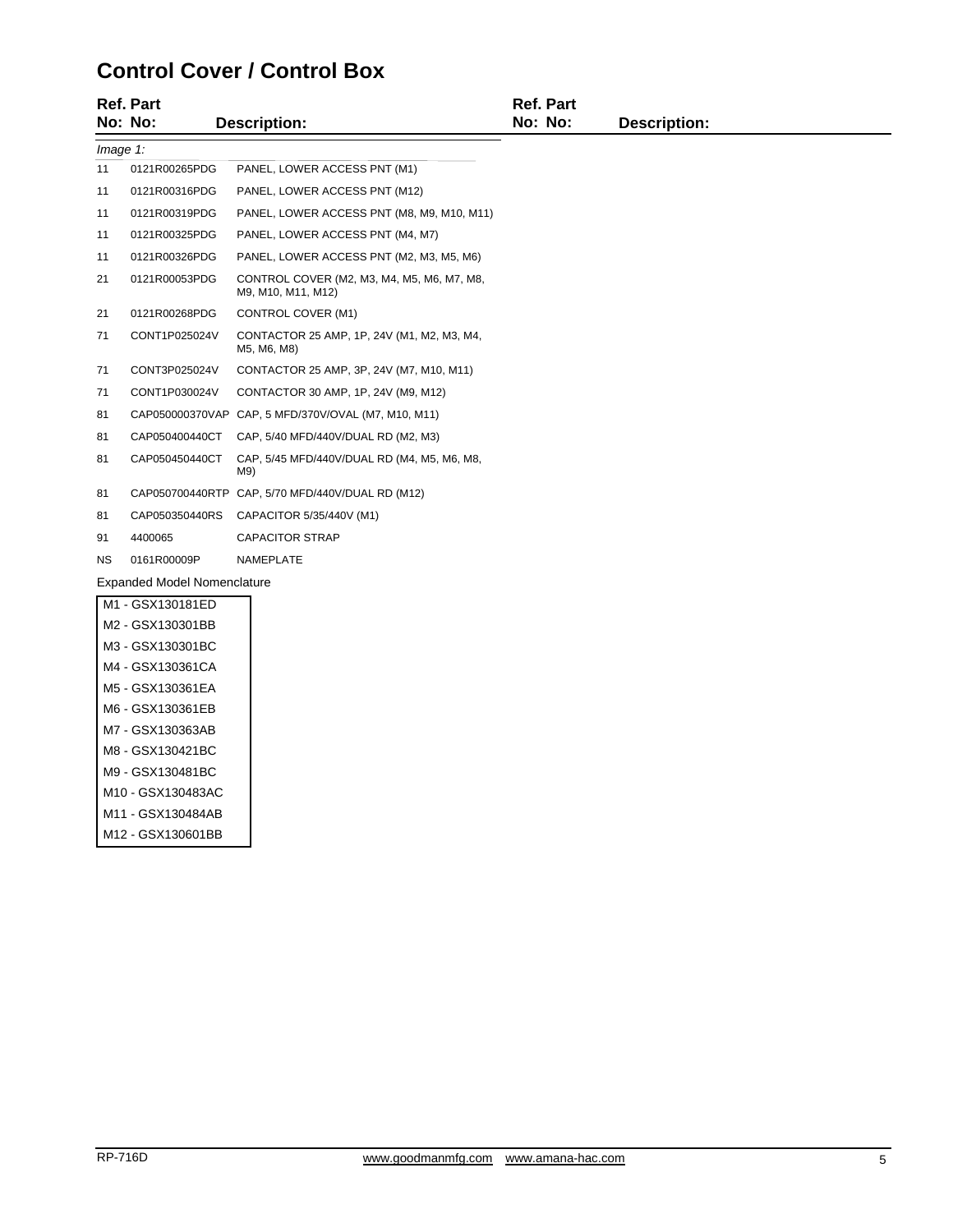# **Compressor / Tubing Assembly/Condenser**





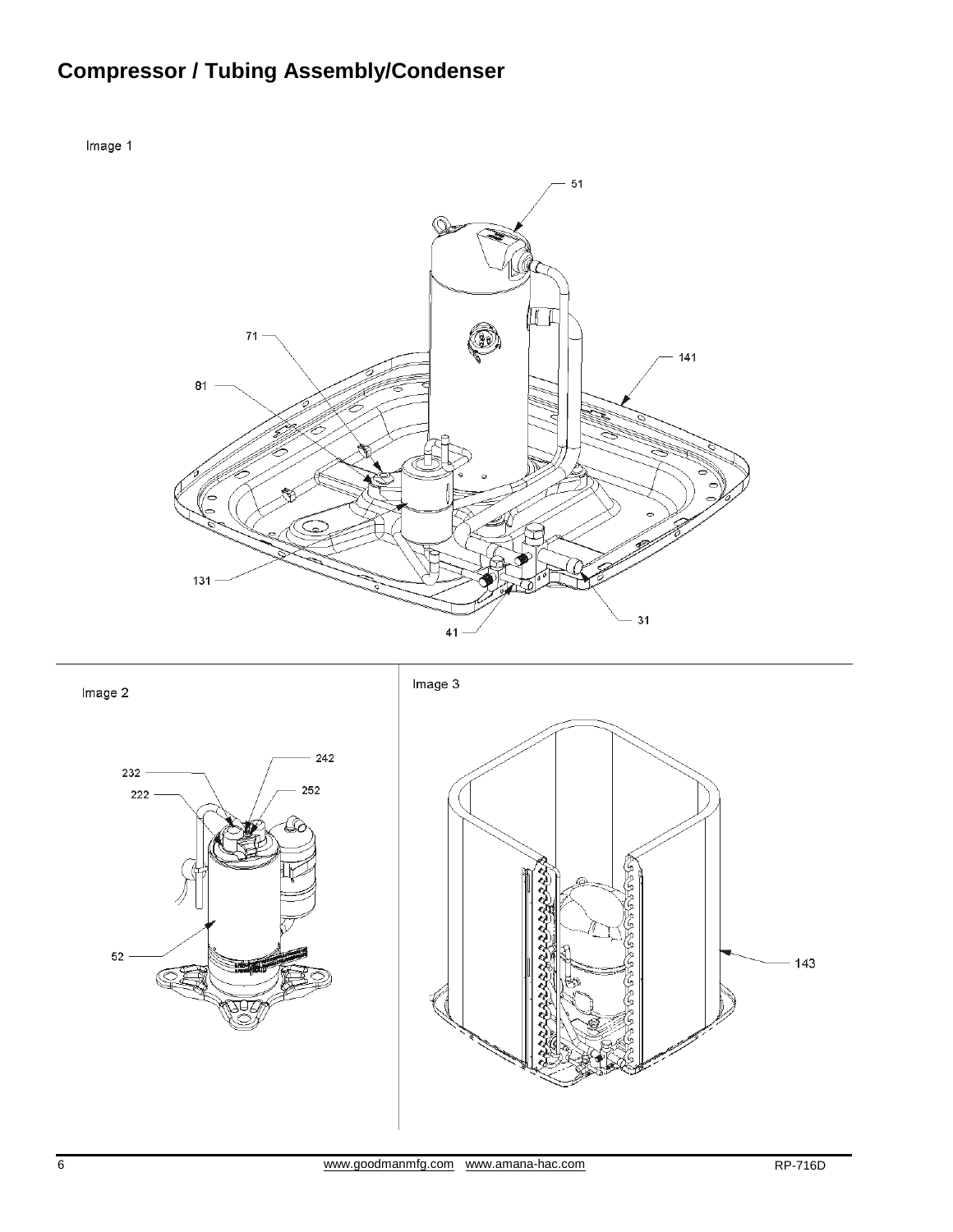# **Compressor / Tubing Assembly/Condenser**

|          | <b>Ref. Part</b> |                                                                                                        | Ref. Part                            |                                    |
|----------|------------------|--------------------------------------------------------------------------------------------------------|--------------------------------------|------------------------------------|
|          | No: No:          | <b>Description:</b>                                                                                    | No: No:                              | <b>Description:</b>                |
| Image 1: |                  |                                                                                                        |                                      | <b>Expanded Model Nomenclature</b> |
| 31       | 0151R00032       | VALVE, BASE 3/4" OPEN LEFT (M1, M2, M3, M4,<br>M5, M6, M7)                                             | M1 - GSX130181ED                     |                                    |
| 31       | 0151R00033       | VALVE, BASE 7/8" OPEN LEFT (M8, M9, M10,<br>M11, M12)                                                  | M2 - GSX130301BB<br>M3 - GSX130301BC |                                    |
| 41       | B12825171        | 3/8 BASE VALVE (OPEN)                                                                                  | M4 - GSX130361CA                     |                                    |
| 51       | ZP39K5ETFD130    | COMP, 39000, 460/60/3 (M11)                                                                            | M5 - GSX130361EA                     |                                    |
| 51       | ZP34K5EPFV130    | COMP, 34500, 208/230/60/1 (M8)                                                                         | M6 - GSX130361EB                     |                                    |
| 51       | ZP49K5EPFV130    | COMP, 49400, 208/230/60/1 (M12)                                                                        | M7 - GSX130363AB                     |                                    |
| 51       | ZP24K5EPFV130    | COMPRESSOR 24000, 208/230/60/1 (M2, M3)                                                                | M8 - GSX130421BC                     |                                    |
| 51       | ZP29K5EPFV130    | COMPRESSOR 29000, 208/230/60/1 (M4, M5, M6)                                                            | M9 - GSX130481BC                     |                                    |
| 51       | ZP31K5ETF5130    | COMPRESSOR 31200, 200/230/60/3 (M7)                                                                    | M10 - GSX130483AC                    |                                    |
| 51       | ZP39K5ETF5130    | COMPRESSOR 39000, 200/230/60/3 (M10)                                                                   | M11 - GSX130484AB                    |                                    |
| 51       | ZP39K5EPFV130    | COMPRESSOR 39000, 208/230/60/1 (M9)                                                                    | M12 - GSX130601BB                    |                                    |
| 71       | 0163M00186       | TF SHOULDER SCREW (M1)                                                                                 |                                      |                                    |
| 71       | M0221641         | TF SHOULDER SCREW (M2, M3, M4, M5, M6, M7,<br>M8, M9, M10, M11, M12)                                   |                                      |                                    |
| 81       | B1339533         | COMPRESSOR GROMMET (M2, M3, M4, M5, M6,<br>M7, M8, M9, M10, M11, M12)                                  |                                      |                                    |
| 81       | 60140209         | COMPRESSOR GROMMET- RECHI (M1)                                                                         |                                      |                                    |
| 131      | 0162R00009       | FILTER DRIER (M2, M3, M4, M5, M6, M7, M8, M9,<br>M <sub>10</sub> , M <sub>11</sub> , M <sub>12</sub> ) |                                      |                                    |
| 141      | 0121R00272PDG    | <b>BASE PAN 23" (M1)</b>                                                                               |                                      |                                    |
| 141      | 0121R00005PDG    | BASE PAN 26" (M2, M3, M5, M6)                                                                          |                                      |                                    |
| 141      | 0121R00006PDG    | BASE PAN 29" (M4, M7, M8, M9, M10, M11, M12)                                                           |                                      |                                    |
| ΝS       | 0159R00000P      | COMPRESSOR SCROLL HARNESS (M2, M3, M5,<br>M6)                                                          |                                      |                                    |
| ΝS       | 0159R00002P      | COMPRESSOR SCROLL HARNESS (M4, M8, M9,<br>M12)                                                         |                                      |                                    |
| ΝS       | 0159R00008       | COMPRESSOR SCROLL HARNESS (M7)                                                                         |                                      |                                    |
| ΝS       | 0159R00009       | COMPRESSOR SCROLL HARNESS (M10, M11)                                                                   |                                      |                                    |
| Image 2: |                  |                                                                                                        |                                      |                                    |
| 52       | ZP16K5EPFV130    | COMPRESSOR 15500, 208/230/60/1 (M1)                                                                    |                                      |                                    |
| 222      | 60100107         | TERMINAL COVER GASKET (M1)                                                                             |                                      |                                    |
| 232      | 60100317         | TERMINAL COVER (M1)                                                                                    |                                      |                                    |
| 242      | 60100401         | TERMINAL NUT - RECHI COMP (M1)                                                                         |                                      |                                    |
| 252      | 60100201         | WASHER - RECHI COMPRESSOR (M1)                                                                         |                                      |                                    |
| Image 3: |                  |                                                                                                        |                                      |                                    |
| 143      | 0201R00242       | TUBING ASSY, COND COIL (M8, M9)                                                                        |                                      |                                    |
| 143      | 0201R00271       | TUBING ASSY, COND COIL (M2, M5)                                                                        |                                      |                                    |
| 143      | 0201R00272       | TUBING ASSY, COND COIL (M4, M7)                                                                        |                                      |                                    |
| 143      | 0201R00337       | TUBING ASSY, COND COIL (M10, M11)                                                                      |                                      |                                    |
| 143      | 0201R00398       | TUBING ASSY, COND COIL (M1)                                                                            |                                      |                                    |
| 143      | 0201R00463       | TUBING ASSY, COND COIL (M12)                                                                           |                                      |                                    |
| 143      | 0201R00492       | TUBING ASSY, COND COIL (M3, M6)                                                                        |                                      |                                    |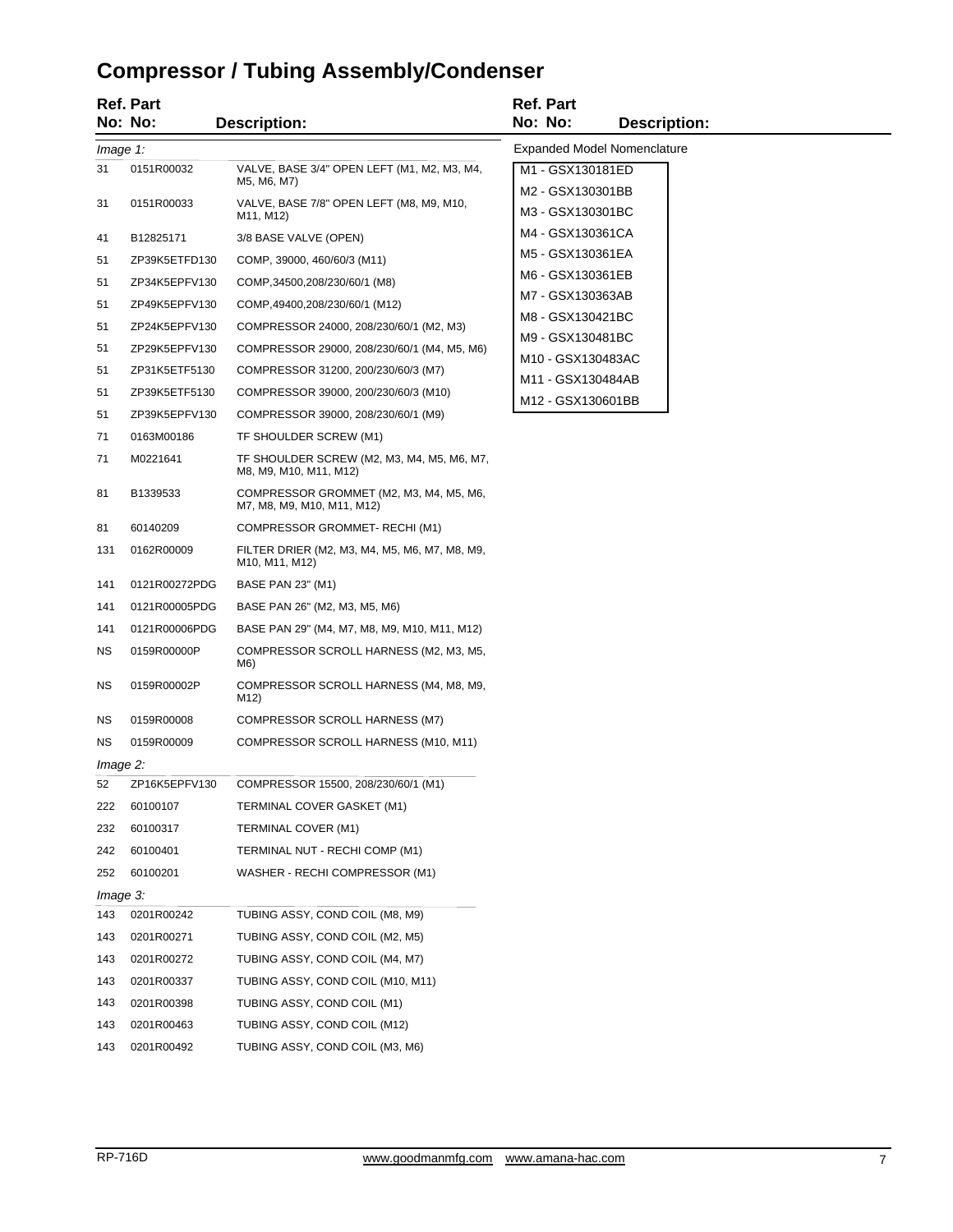# **Cabinet Top / Side Panels**

Image 1